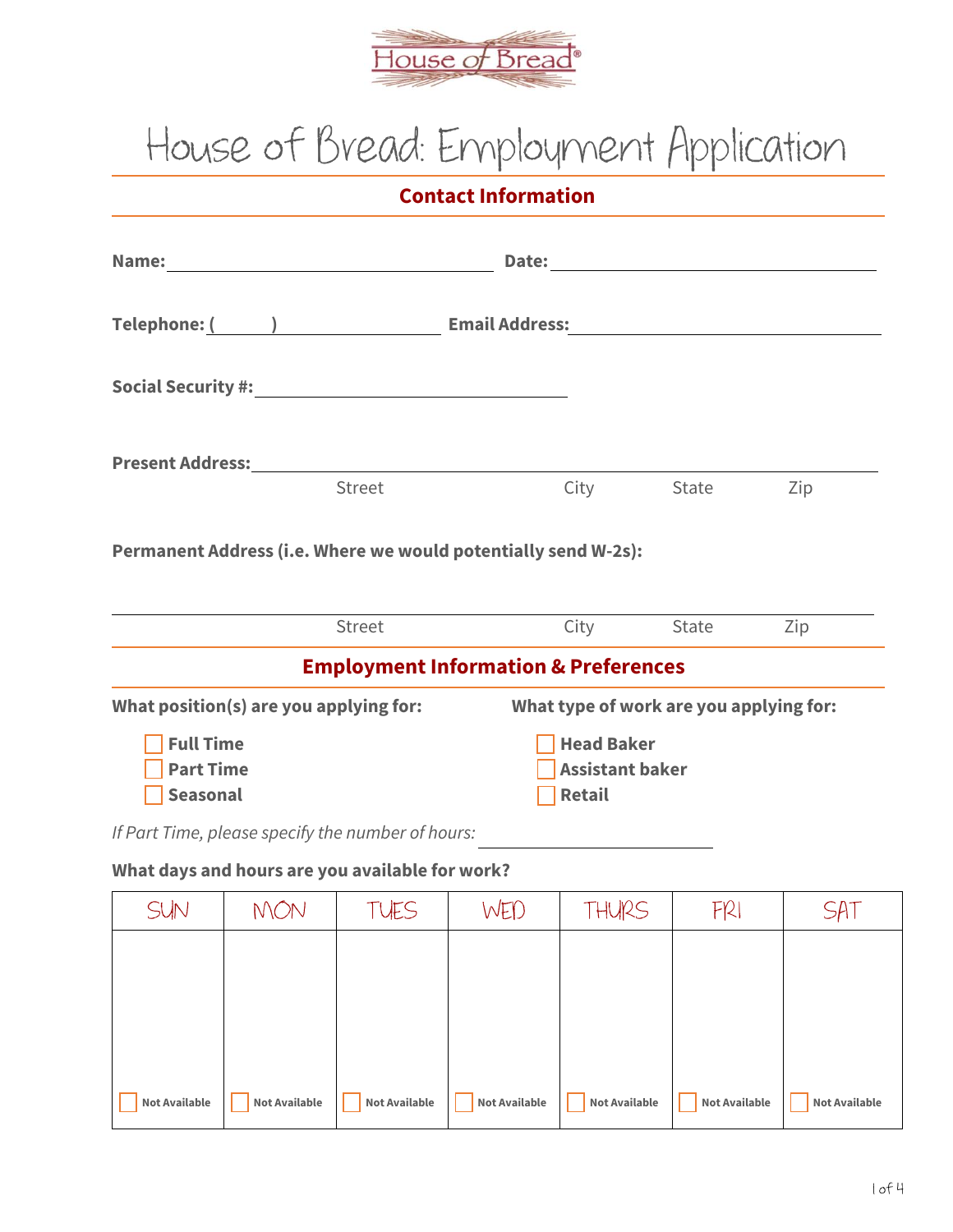

| Will you need to take time off over the next 3 months? If yes, when?                                             | ,我们也不会有什么。""我们的人,我们也不会有什么?""我们的人,我们也不会有什么?""我们的人,我们也不会有什么?""我们的人,我们也不会有什么?""我们的人                                                                                                                                                       |
|------------------------------------------------------------------------------------------------------------------|----------------------------------------------------------------------------------------------------------------------------------------------------------------------------------------------------------------------------------------|
|                                                                                                                  |                                                                                                                                                                                                                                        |
|                                                                                                                  | Do you have a reliable means of getting to and from work? ______________________                                                                                                                                                       |
| and the control of the control of the control of the control of the control of the control of the control of the | <u> 1989 - Johann Stoff, deutscher Stoff, der Stoff, der Stoff, der Stoff, der Stoff, der Stoff, der Stoff, der S</u>                                                                                                                  |
|                                                                                                                  | <b>Background Information</b>                                                                                                                                                                                                          |
|                                                                                                                  |                                                                                                                                                                                                                                        |
|                                                                                                                  | Please list all college or culinary school education: ___________________________                                                                                                                                                      |
|                                                                                                                  | ,我们也不会有什么。""我们的人,我们也不会有什么?""我们的人,我们也不会有什么?""我们的人,我们也不会有什么?""我们的人,我们也不会有什么?""我们的人<br>Are you currently employed? If so, may we contact your current employer?                                                                           |
|                                                                                                                  | List below your 3 most recent employments, starting with your most recent employer                                                                                                                                                     |
|                                                                                                                  | Name of Employer 1:<br><u>Letter and the contract of the contract of the contract of the contract of the contract of the contract of the contract of the contract of the contract of the contract of the contract of the contract </u> |
|                                                                                                                  |                                                                                                                                                                                                                                        |
|                                                                                                                  |                                                                                                                                                                                                                                        |
| <b>Your Supervisor's Name:</b>                                                                                   | Telephone Number: ( )                                                                                                                                                                                                                  |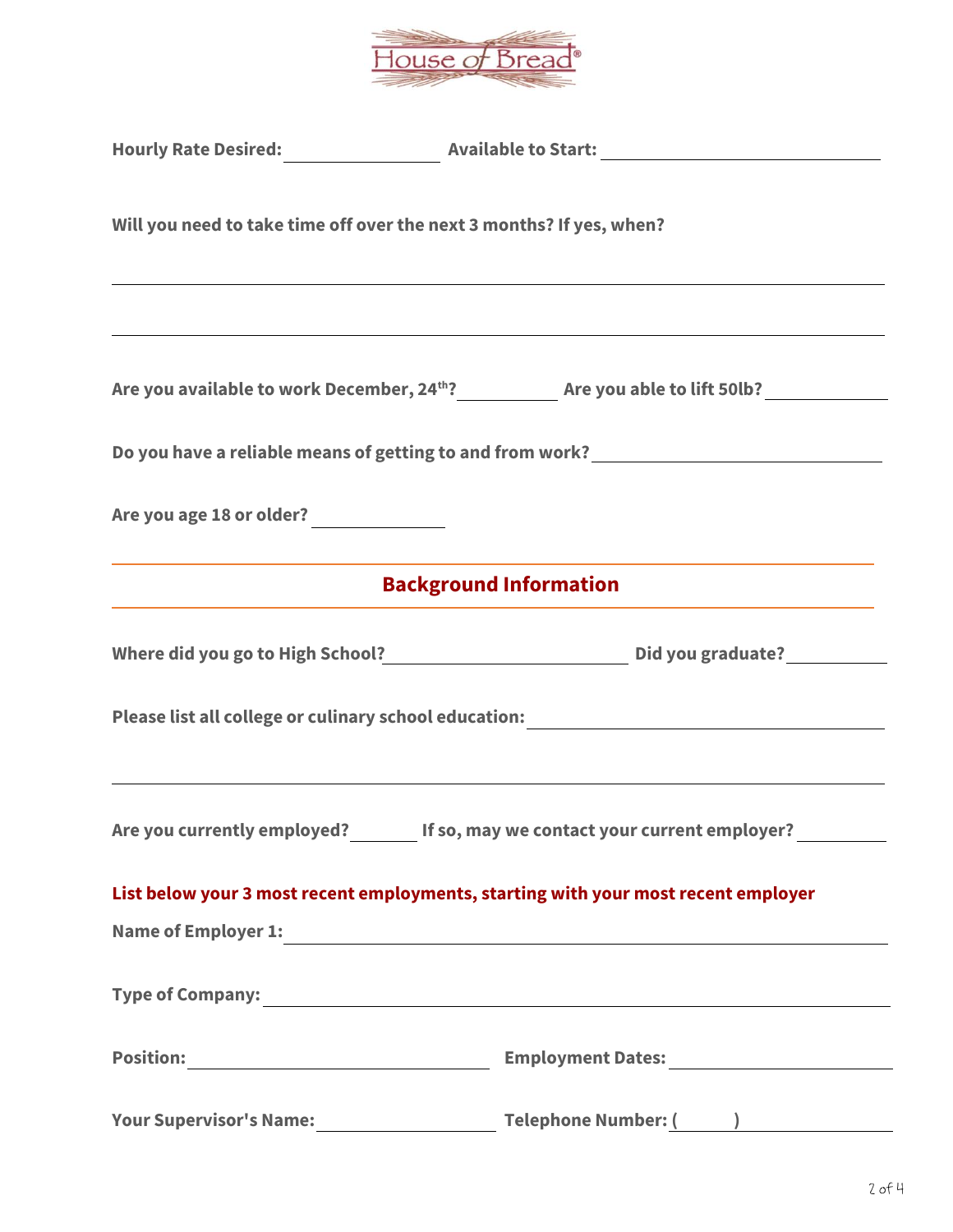

| Name of Employer 2:<br><u>Name of Employer 2:</u>                                                                                                                                                      |                                                                                  |  |  |  |
|--------------------------------------------------------------------------------------------------------------------------------------------------------------------------------------------------------|----------------------------------------------------------------------------------|--|--|--|
| Type of Company: 1988 Company: 1988                                                                                                                                                                    |                                                                                  |  |  |  |
|                                                                                                                                                                                                        |                                                                                  |  |  |  |
|                                                                                                                                                                                                        |                                                                                  |  |  |  |
|                                                                                                                                                                                                        |                                                                                  |  |  |  |
| Type of Company: 1999. Type of Company:                                                                                                                                                                |                                                                                  |  |  |  |
|                                                                                                                                                                                                        |                                                                                  |  |  |  |
|                                                                                                                                                                                                        |                                                                                  |  |  |  |
| Have you ever been convicted of a criminal offense (felony or misdemeanor)? _______________________<br>If yes, state nature of the crime(s), when and where convicted, and disposition of the case(s). |                                                                                  |  |  |  |
|                                                                                                                                                                                                        | ,我们也不会有什么。""我们的人,我们也不会有什么?""我们的人,我们也不会有什么?""我们的人,我们也不会有什么?""我们的人,我们也不会有什么?""我们的人 |  |  |  |
|                                                                                                                                                                                                        |                                                                                  |  |  |  |
| <b>Personal Information</b>                                                                                                                                                                            |                                                                                  |  |  |  |
| Why are you applying for work at House of Bread?                                                                                                                                                       |                                                                                  |  |  |  |
|                                                                                                                                                                                                        |                                                                                  |  |  |  |
|                                                                                                                                                                                                        |                                                                                  |  |  |  |
|                                                                                                                                                                                                        |                                                                                  |  |  |  |